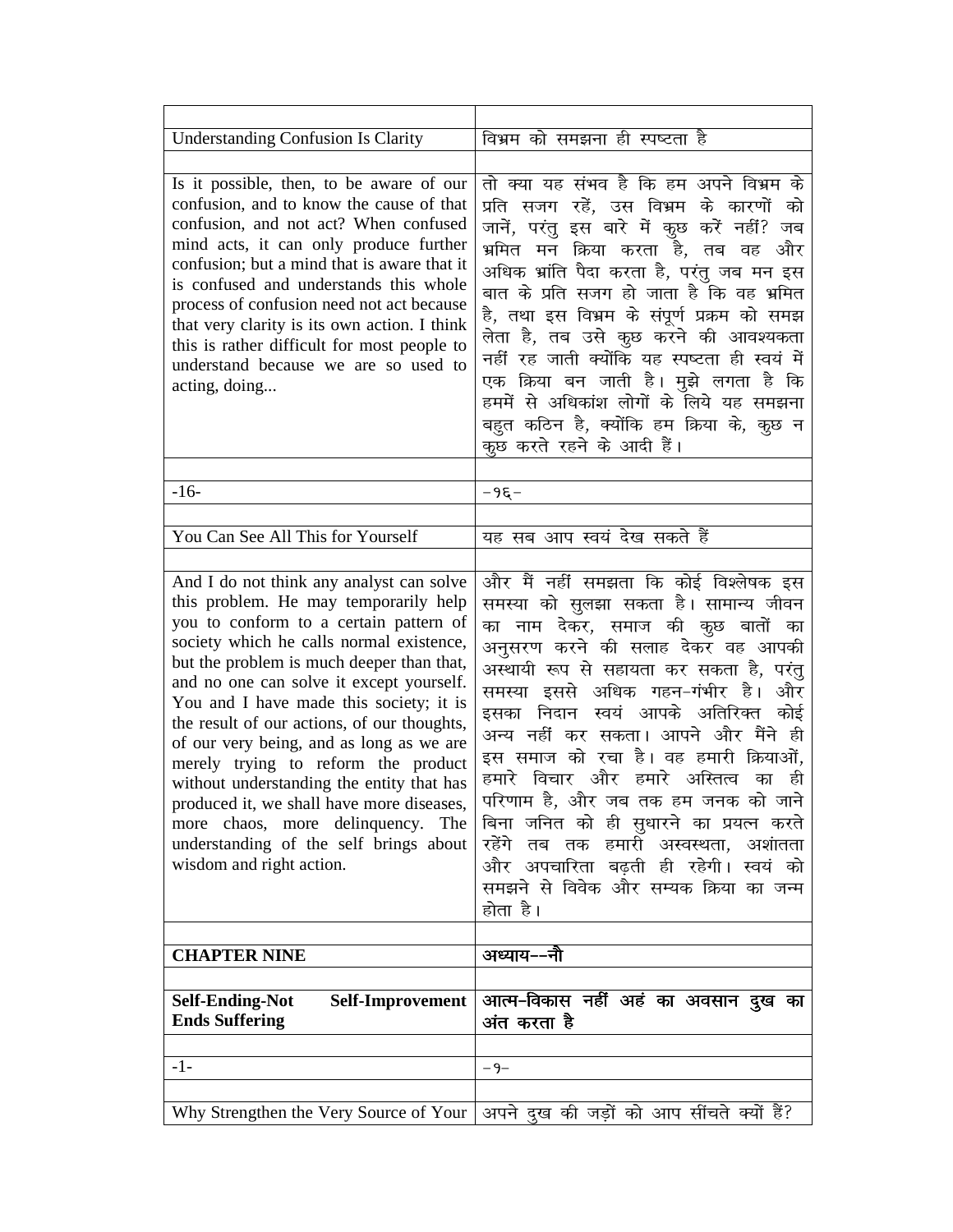| Pain?                                                                                                                                                                                                                                                                                                                                                                                                                                                                                                                                                                                                                                                                                                                                                                                                                                                                                                                                                                                                                                                                                                                                                                                                                                                                                                                                                                                                             |                                                                                                                                                                                                                                                                                                                                                                                                                                                                                                                                                                                                                                                                                                                                                                                                                                                                                                                                                                                                                                                                                                                                                       |
|-------------------------------------------------------------------------------------------------------------------------------------------------------------------------------------------------------------------------------------------------------------------------------------------------------------------------------------------------------------------------------------------------------------------------------------------------------------------------------------------------------------------------------------------------------------------------------------------------------------------------------------------------------------------------------------------------------------------------------------------------------------------------------------------------------------------------------------------------------------------------------------------------------------------------------------------------------------------------------------------------------------------------------------------------------------------------------------------------------------------------------------------------------------------------------------------------------------------------------------------------------------------------------------------------------------------------------------------------------------------------------------------------------------------|-------------------------------------------------------------------------------------------------------------------------------------------------------------------------------------------------------------------------------------------------------------------------------------------------------------------------------------------------------------------------------------------------------------------------------------------------------------------------------------------------------------------------------------------------------------------------------------------------------------------------------------------------------------------------------------------------------------------------------------------------------------------------------------------------------------------------------------------------------------------------------------------------------------------------------------------------------------------------------------------------------------------------------------------------------------------------------------------------------------------------------------------------------|
| One of the most difficult things to<br>understand, it seems to me, is this<br>problem of change. We see that there is<br>progress in different forms, so-called<br>evolution, but is there a funda mental<br>change in progress? I do not know if this<br>problem has struck you at all, or whether<br>you have ever thought about it, but<br>perhaps it will be worthwhile to go into<br>the question this morning.                                                                                                                                                                                                                                                                                                                                                                                                                                                                                                                                                                                                                                                                                                                                                                                                                                                                                                                                                                                              | मुझे लगता है कि परिवर्तन की समस्या<br>को<br>समझना अत्यंत कठिन है। हम देखते हैं<br>कि<br>चारों ओर नाना प्रकार की प्रगति हो<br>रही<br>है––तथाकथित विकास हो रहा है, परंतु<br>क्या<br>इस प्रगति से मूलभूत परिवर्तन हो पा रहा है?<br>मैं नहीं जानता कि आपका ध्यान कभी इस<br>समस्या पर गया है या नहीं, या आपने कभी<br>इस विषय पर सोचा है या नहीं। आज सुबह<br>इस प्रश्न पर विचार करना शायद उपयुक्त<br>रहेगा ।                                                                                                                                                                                                                                                                                                                                                                                                                                                                                                                                                                                                                                                                                                                                                |
| We see that there is progress in the<br>obvious sense of that word; there are new<br>inventions, better cars, better planes,<br>better refrigerators, the superficial peace<br>of a progressive society, and so on. But<br>does that progress bring about a radical<br>change in man, in you and rne? It does<br>superficially alter the conduct of our life,<br>but can it ever fundamentally transform<br>thinking? And how<br>is<br>this<br>our<br>fundamental transformation to be brought<br>about? I think it is a problem worth<br>considering. There is progress in self-<br>improvement—I can be better tomorrow,<br>more kind, more generous, less envious,<br>ambitious.<br>But<br>less<br>does<br>self-<br>improvement bring about a complete<br>change in one's thinking? Or is there no<br>change at all, but only progress? Progress<br>implies time, does it not? I am this today,<br>and I shall be something better tomorrow.<br>That is, in self-improvement or self-<br>self-abnegation, there is<br>denial or<br>progression, the gradualism of moving<br>towards a better life, which means<br>superficially adjusting to environment,<br>conforming to an improved pattern, being<br>conditioned in a nobler way, and so on.<br>We see that process taking place all the<br>time. And you must have wondered, as I<br>have, whether progress does bring about<br>a fundamental revolution. | हम देख सकते हैं कि प्रगति के प्रकट अर्थ के<br>तो प्रगति हो रही है--नये-नये<br>अनुसार<br>आविष्कार हो रहे हैं, बेहतर कार, बेहतर<br>बेहतर रेफ्रीजरेटर आ<br>विमान,<br>रहे<br>प्रगतिशील समाज की दिखावटी शांति दिख रही<br>है, आदि-आदि। परंतु क्या यह प्रगति मानव<br>में, आप में, मुझ में आमूल परिवर्तन ला<br>सकती है? और यह आमूल परिवर्तन लाया<br>कैसे जाए? मैं समझता हूं कि यह<br>एक<br>विचारणीय समस्या है। आत्म-विकास में –प्रगति<br>निहित है––कल मैं बेहतर बन सकता<br>अधिक दयालु, अधिक उदार, कम ईर्ष्यालु, कम<br>महत्त्वाकांक्षी। परंतु क्या आत्म-विकास किसी<br>की सोच में आमूल परिवर्तन ला सकता है? या<br>परिवर्तन कुछ होता ही नहीं, केवल प्रगति होती<br>है? प्रगति में समय निहित रहता है, है न?<br>आज मैं ऐसा हूं, कल कूछ बेहतर<br>बन<br>जाऊंगा। आत्म-विकास और आत्म-त्याग, यही<br>गति —रहती है––एक बेहतर जीवन की ओर<br>हुआ क्रम--जिसका अर्थ होता है<br>बढ़ता<br>वातावरण के साथ ऊपरी तौर पर समायोजन<br>एक विकसित शैली का अनुकरण<br>करना,<br>करना, श्रेष्ठतर आभिजात्य वर्ग के अनुरूप<br>ढलते जाना, आदि-आदि। हम इसी प्रक्रिया को<br>देखते आये हैं। और, मेरी तरह शायद आप<br>के भी मन में प्रश्न उठा हो कि क्या प्रगति<br>भला एक मूलभूत क्रांति ला सकती है? |
| To me, the important thing is not<br>progress but revolution. Please don't be<br>horrified by that word revolution, as most                                                                                                                                                                                                                                                                                                                                                                                                                                                                                                                                                                                                                                                                                                                                                                                                                                                                                                                                                                                                                                                                                                                                                                                                                                                                                       | मै समझता हूं कि महत्त्वपूर्ण बात है क्रांति न<br>प्रगति। कृपया इस<br>'क्रांति'<br>कि<br>शब्द<br>से                                                                                                                                                                                                                                                                                                                                                                                                                                                                                                                                                                                                                                                                                                                                                                                                                                                                                                                                                                                                                                                    |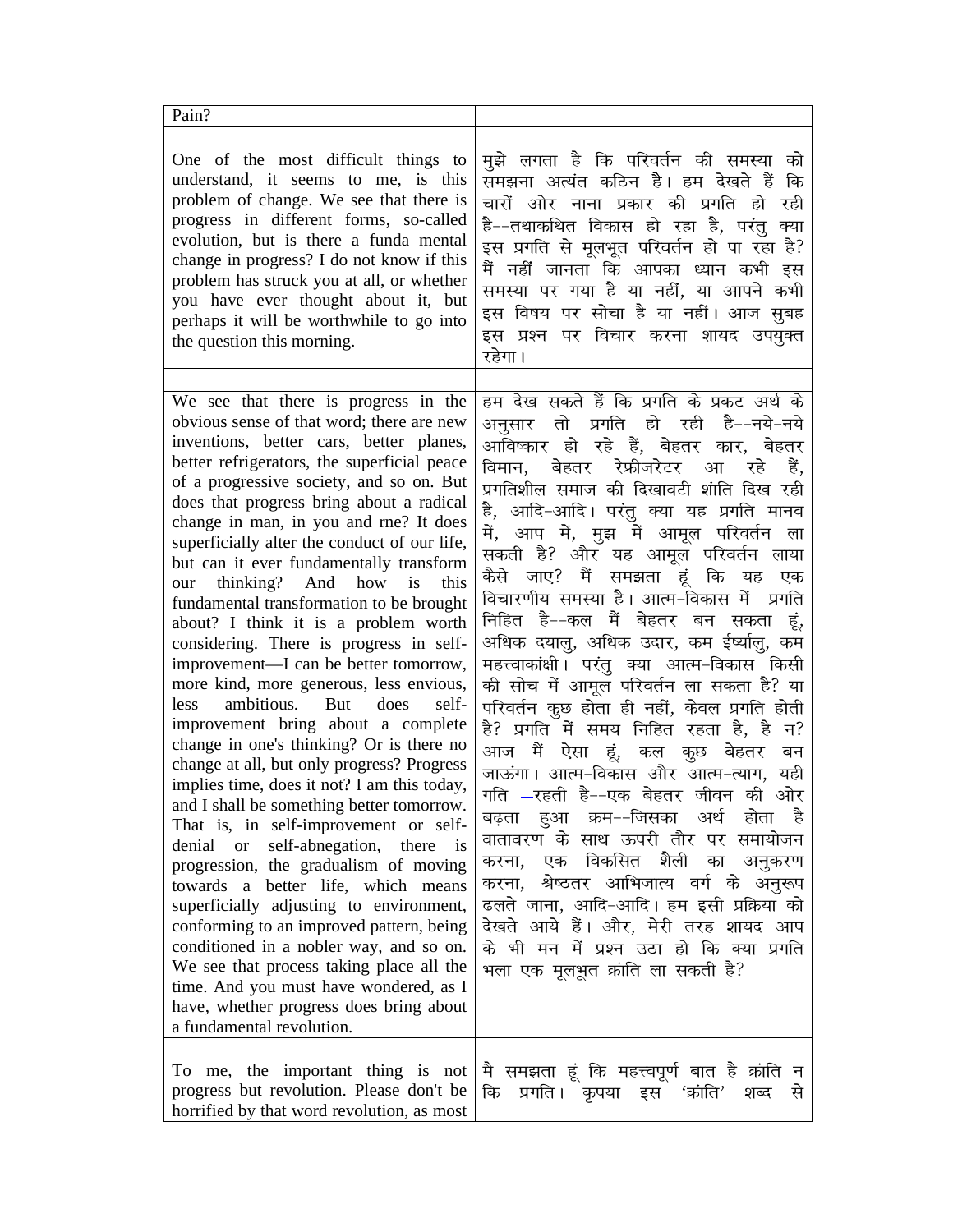| people are in a very progressive society<br>like this. But it seems to me that unless<br>understand the extraordinary<br>we<br>necessity of bringing about not just a<br>social amelioration but a radical change<br>in our outlook, mere progress is progress<br>in sorrow; it may effect the pacification,<br>the calming of sorrow, but not the<br>cessation of sorrow, which is always<br>latent. After all, progress in the sense of<br>getting better over a period of time is<br>really the process of the self, the 'me', the<br>ego. There is progress in<br>self-<br>improvement, obviously, which is the<br>determined effort to be good, to be more<br>this or less that, and so on. As there is<br>improvement in refrigerators<br>and<br>airplanes, so also there is improvement in<br>the self, but that improvement, that<br>progress, does not free the mind from<br>sorrow. | भयाक्रांत न हों, जैसा कि इस प्रगतिशील<br>समाज के अधिकांश लोग हैं। परंतु मुझे लगता<br>है कि केवल समाज–सुधार लाने की अपेक्षा<br>जब तक हम अपने दृष्टिकोण में मूलभूत<br>परिवर्तन लाने की अत्यधिक आवश्यकता को<br>नहीं समझ लेते, तब तक प्रगति के नाम पर<br>दुख की ही बढ़ोतरी होती रहेगी। यह प्रगति<br>दुख को शमित और शांत करने में प्रभावी हो<br>सकती है, परंतु उसका अंत करने में नहीं<br>क्योंकि दुख तो उस स्थिति में दबा-ढंका सदा<br>बना ही रहता है। अंततोगत्वा, समय बीतने के<br>साथ-साथ बेहतर बनते जाने के अर्थ में यह<br>प्रगति वास्तव में 'अहं' की, 'मैं' की ही प्रक्रिया<br>है। आत्म-विकास में प्रगति तो होती है जो<br>उत्तम बनने के, कूछ बढ़ाने और कूछ घटाने<br>के और इसी प्रकार के संकल्पपूर्ण प्रयासों में<br>नज़र आती है। रेफ्रिजरेटरों और विमानों में<br>जिस तरह का विकास हुआ है, उस तरह का<br>विकास व्यक्ति में भी हुआ है परंतु यह<br>विकास, यह प्रगति मन को दुख से मुक्त नहीं<br>कर पा रही है। |
|-----------------------------------------------------------------------------------------------------------------------------------------------------------------------------------------------------------------------------------------------------------------------------------------------------------------------------------------------------------------------------------------------------------------------------------------------------------------------------------------------------------------------------------------------------------------------------------------------------------------------------------------------------------------------------------------------------------------------------------------------------------------------------------------------------------------------------------------------------------------------------------------------|-------------------------------------------------------------------------------------------------------------------------------------------------------------------------------------------------------------------------------------------------------------------------------------------------------------------------------------------------------------------------------------------------------------------------------------------------------------------------------------------------------------------------------------------------------------------------------------------------------------------------------------------------------------------------------------------------------------------------------------------------------------------------------------------------------------------------------------------------------------------------------------------------------|
| $-2-$                                                                                                                                                                                                                                                                                                                                                                                                                                                                                                                                                                                                                                                                                                                                                                                                                                                                                         | –২–                                                                                                                                                                                                                                                                                                                                                                                                                                                                                                                                                                                                                                                                                                                                                                                                                                                                                                   |
| Don't Just Redecorate Your Prison                                                                                                                                                                                                                                                                                                                                                                                                                                                                                                                                                                                                                                                                                                                                                                                                                                                             | अपने कारागार को सजाते ही मत रहिये                                                                                                                                                                                                                                                                                                                                                                                                                                                                                                                                                                                                                                                                                                                                                                                                                                                                     |
| So, if we want to understand the problem<br>of sorrow and perhaps put an end to it,<br>then we cannot possibly think in terms of<br>progress because a man who thinks in<br>terms of progress, of time, saying that he<br>will be happy tomorrow, is living in<br>sorrow. And to understand this problem,<br>one must go into the whole question of<br>consciousness, must one not? Is this too<br>difficult a subject? I'll go on and we'll<br>see.                                                                                                                                                                                                                                                                                                                                                                                                                                          | तो, यदि हम दुख की समस्या को समझना<br>और कदाचित इसका अंत करना चाहते हैं, तो<br>हम प्रगति की परिधि में रहते हुए इस पर<br>विचार नहीं कर पाएंगे क्योंकि जो प्रगति की,<br>समय की परिधि में सोचता है और कहता है<br>कि वह कल सुखी हो जायेगा, वह तो दुख में<br>ही जी रहा होता है। इस समस्या को समझने<br>के लिए हमें चेतना के संपूर्ण विषय में जाना<br>होगा, है न? क्या यह अत्यंत कठिन है? आइए<br>आगे बढ़कर देखते हैं।                                                                                                                                                                                                                                                                                                                                                                                                                                                                                         |
| If I really want to understand sorrow and<br>the ending of sorrow, I must find out, not<br>only what are the implications of<br>progress, but also what that entity is who<br>wants to improve himself, and I must also<br>know the motive with which he seeks to                                                                                                                                                                                                                                                                                                                                                                                                                                                                                                                                                                                                                             | यदि मैं वास्तव में दुख को समझना और<br>उसका अंत करना चाहता हूं तो मुझे केवल<br>यही नहीं जानना होगा कि प्रगति के निहितार्थ<br>क्या-क्या हैं, बल्कि यह भी जान लेना होगा<br>कि मुझमें वह कौन है जो अपना विकास चाह                                                                                                                                                                                                                                                                                                                                                                                                                                                                                                                                                                                                                                                                                         |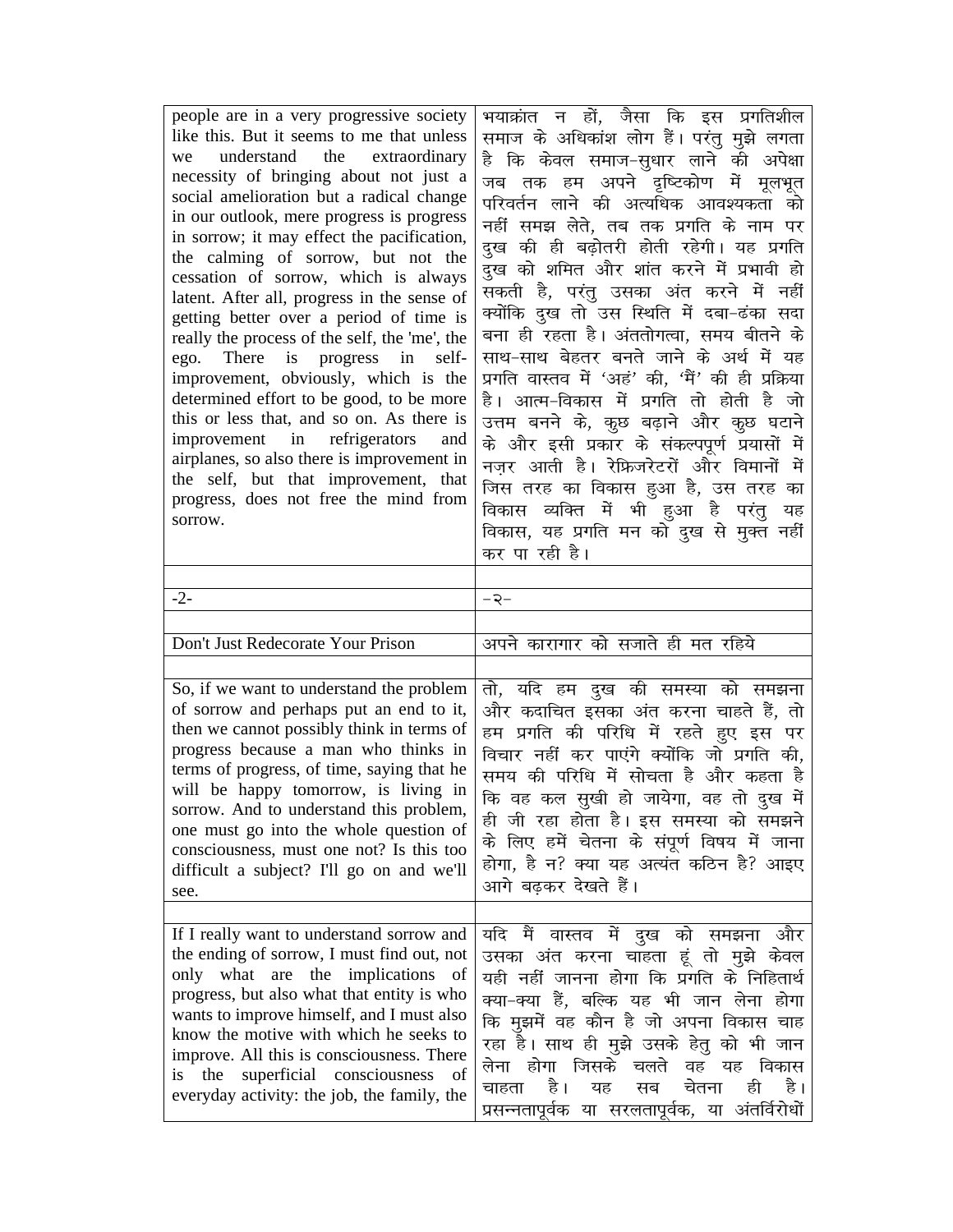| constant adjustment to social<br>environment, either happily, easily, or<br>contradictorily, with a neurosis. And<br>there is also the deeper level of<br>consciousness, which is the vast social<br>inheritance of man through centuries                                                                                                                                                                                                                                                                                                | को लिये एक मनस्ताप के साथ आजीविका,<br>परिवार तथा सामाजिक वातावरण से लगातार<br>तालमेल बैठाते हुए दिन-प्रतिदिन के<br>क्रियाकलापों में एक सतही चेतना कार्य किया<br>करती है। इस चेतना का एक और गहन स्तर<br>भी है जो मानव को शताब्दियों की विशाल<br>विरासत में मिला है                                                                                                                                                                                                                                                                                                                               |
|------------------------------------------------------------------------------------------------------------------------------------------------------------------------------------------------------------------------------------------------------------------------------------------------------------------------------------------------------------------------------------------------------------------------------------------------------------------------------------------------------------------------------------------|-------------------------------------------------------------------------------------------------------------------------------------------------------------------------------------------------------------------------------------------------------------------------------------------------------------------------------------------------------------------------------------------------------------------------------------------------------------------------------------------------------------------------------------------------------------------------------------------------|
| We are trying to discover for ourselves<br>what is consciousness, and whether it is<br>possible for the mind to be free of<br>sorrow-not to change the pattern of<br>sorrow, not to decorate the prison of<br>sorrow, but to be completely free from<br>the seed, the root of sorrow. In inquiring<br>into that, we shall see the difference<br>between progress and the psychological<br>revolution which is essential if there is to<br>be freedom from sorrow.                                                                        | हम अपने लिये यह खोजने का प्रयत्न कर रहे<br>हैं कि चेतना होती क्या है, और, मन का दुख<br>से मुक्त होना क्या संभव है--दुख की शैली<br>को बदलना नहीं, दुख के कारागार को सजाना<br>नहीं, बल्कि दुख के बीज से, दुख की जड़ से<br>मुक्त हो जाना क्या संभव है? इसे<br>के लिये हम प्रगति<br>जानने-समझने<br>एवं<br>मनोवैज्ञानिक क्रांति--जो बेहद ज़रूरी है अगर<br>दुख से निजात पाना है--इन दोनों के बीच<br>अंतर को जानने का प्रयास करेंगे।                                                                                                                                                                   |
| $-3-$                                                                                                                                                                                                                                                                                                                                                                                                                                                                                                                                    | -३-                                                                                                                                                                                                                                                                                                                                                                                                                                                                                                                                                                                             |
| Observe the Seat of Sorrow: Your Own<br>Consciousness                                                                                                                                                                                                                                                                                                                                                                                                                                                                                    | दुख की कोठरी यानी अपनी चेतना<br>का<br>अवलोकन कीजिये                                                                                                                                                                                                                                                                                                                                                                                                                                                                                                                                             |
| We are not trying to alter the conduct of<br>our consciousness; we are not trying to<br>do something about it; we are just<br>looking at it. Surely, if we are at all<br>observant, slightly aware of anything, we<br>know the superficial consciousness. We<br>can see that on the surface our mind is<br>active, occupied in adjustment, in a job,<br>earning a livelihood, in expressing certain<br>tendencies, gifts, talents, or acquiring<br>certain technical knowledge; and most of<br>us are satisfied to live on that surface. | हम अपनी चेतना के तोर-तरीकों को बदलने<br>का प्रयत्न नहीं कर रहे हैं, न हम इसके बारे<br>में कुछ कर रहे हैं, हम इसे केवल बहुत ध्यान<br>से देख रहे हैं। निश्चय ही, यदि हम कभी<br>थोड़ा भी ध्यान से देखते हैं, ज़रा भी किसी<br>चीज़ के प्रति सजग होते हैं, तो हम सतही<br>चेतना को जान पाते हैं। हम देख पाते हैं कि<br>सतही तौर पर हमारा मन बहुत सक्रिय रहता<br>है। यह समायोजन करने में, कारोबार में,<br>जीविकोपार्जन में, अपनी प्रवृत्ति, प्रतिभा व<br>प्रवीणता दर्शाने में, या कोई तकनीकी ज्ञान<br>अर्जित करने में लगा रहता है और हममें से<br>अधिकांश लोग इसी स्तर पर जीने में संतुष्ट<br>रहते हैं। |
| $-4-$                                                                                                                                                                                                                                                                                                                                                                                                                                                                                                                                    | $-8-$                                                                                                                                                                                                                                                                                                                                                                                                                                                                                                                                                                                           |
|                                                                                                                                                                                                                                                                                                                                                                                                                                                                                                                                          |                                                                                                                                                                                                                                                                                                                                                                                                                                                                                                                                                                                                 |
| Why Do We Accept the Pain of<br>Superficial Living?                                                                                                                                                                                                                                                                                                                                                                                                                                                                                      | सतही जीवन की पीड़ा को हम स्वीकारते क्यों<br>हैं?                                                                                                                                                                                                                                                                                                                                                                                                                                                                                                                                                |
| Now, can we go below that and see the                                                                                                                                                                                                                                                                                                                                                                                                                                                                                                    | तो, क्या हम और गहरे जा सकते हैं और                                                                                                                                                                                                                                                                                                                                                                                                                                                                                                                                                              |
| motive of this superficial adjustment?                                                                                                                                                                                                                                                                                                                                                                                                                                                                                                   |                                                                                                                                                                                                                                                                                                                                                                                                                                                                                                                                                                                                 |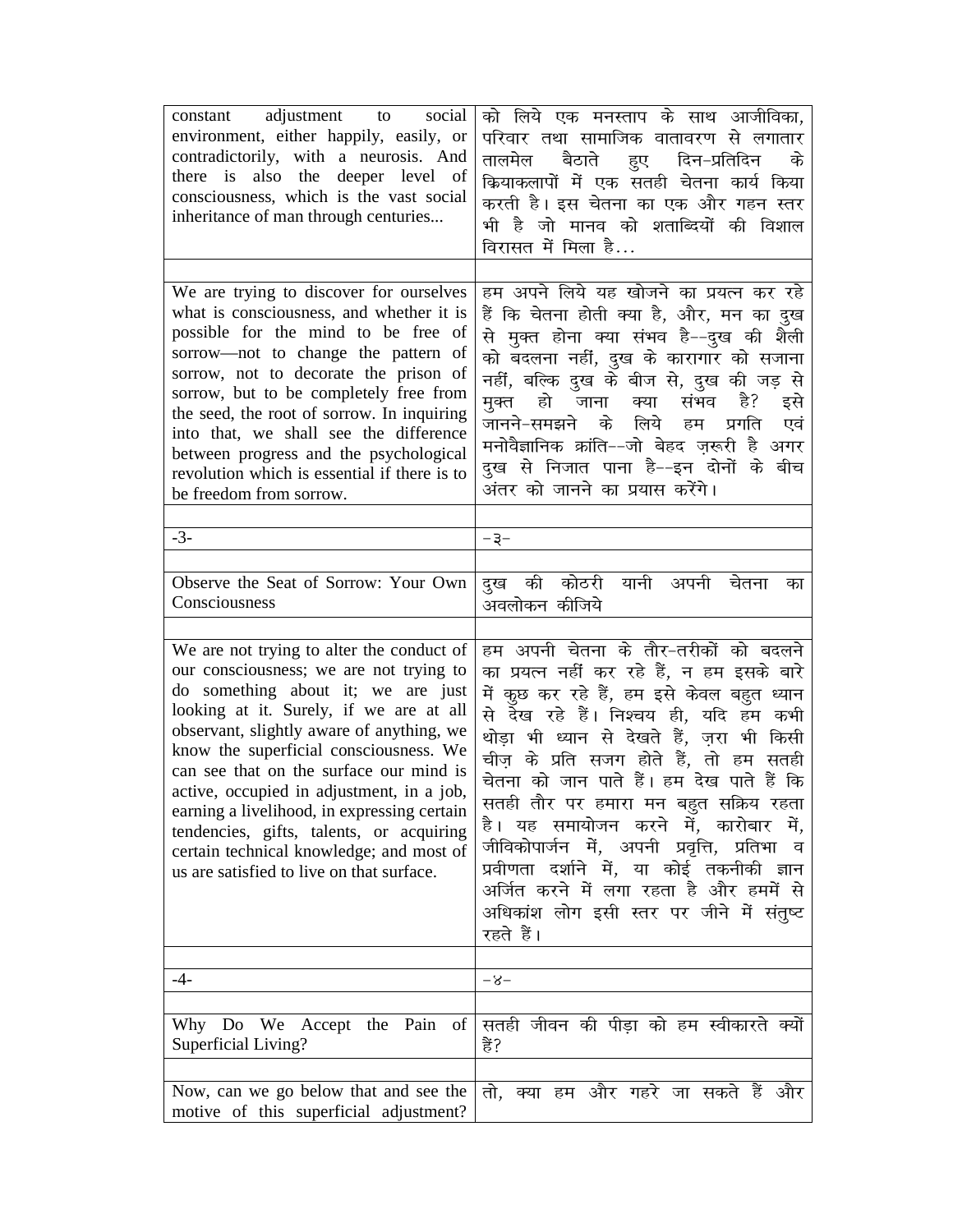| Again, if you are a little aware of this     | सतही फेरबदल के हेतु को देख सकते हैं? यदि         |
|----------------------------------------------|--------------------------------------------------|
| whole process, you know that this            | आप इस सतही फेरबदल की पूरी प्रक्रिया के           |
| adjustment to opinion, to values, this       | प्रति थोड़ा भी सजग रहते हैं तो आप पाएंगे         |
| acceptance of authority and so on, is        | कि मूल्यों और दूसरों की राय के साथ निबाह         |
| motivated by self-perpetuation,<br>self-     | करना और किसी मान्यताप्राप्त व्यक्ति की बातों     |
| protection. If you can go still below that,  | को स्वीकार कर लेना आत्म-संरक्षण और स्वयं         |
| you will find there is this<br>vast          |                                                  |
| undercurrent of racial, national, and        | को स्थायित्व देने के भाव से अभिप्रेरित रहता      |
| group instincts, all the accumulations of    | है। यदि आप इससे भी गहरे जा सकें तो               |
| human struggle, knowledge, endeavor,         | पाएंगे कि वहां जातीयता और राष्ट्रीयता का         |
| the dogmas and traditions of the Hindu,      | विशाल अंतर्प्रवाह चल रहा है, वहां झुंड-प्रवृत्ति |
| the Buddhist, or the Christian, the residue  | है, वहां मानव-संघर्ष का, ज्ञान का, तमाम तरह      |
| so-called education through<br>of            | की जद्दोजहद का, हिंदुओं, बौद्वों या ईसाइयों      |
| centuries—all of which has conditioned       | मत-सिद्धांतों व परंपराओं का<br>के<br>और          |
| the mind to a certain inherited pattern.     | शताब्दियों से दी जा रही तथाकथित शिक्षा के        |
| And if you can go deeper still, there is the | भग्नावशेषों का वह अंबार लगा हुआ है जिसने         |
| primal desire to be, to succeed, to          | विरासत में प्राप्त परिपाटियों से इस मन को        |
| become, which expresses itself on the        |                                                  |
| surface in various forms of social activity  | बेहद जकड़ा हुआ है। और, यदि आप और                 |
| and creates deep-rooted anxieties, fears.    | भी गहरे जा सकें तो वहां आप पाएंगे अपने           |
| Put very succinctly, the whole of that is    | अस्तित्व को बचाये रखने की, सफल होने की,          |
| our consciousness. In other words, our       | कूछ बन जाने की आदिम लालसा<br>जो                  |
| thinking is based on this fundamental        | सामाजिक कार्यकलापों के विभिन्न रूपों<br>में      |
| urge to be, to become, and on top of that    | परिलक्षित हो रही है। ऐसी व्यग्रता<br>और          |
| lie the many layers of tradition, of         | अधिक भय पैदा कर रही है, और इस सब                 |
| culture, of education, and the superficial   | की जड़ें बहुत गहरी हैं। अत्यंत संक्षेप में कहें  |
| conditioning of a given society—all          | तो यही सब कुछ है हमारी चेतना। दूसरे शब्दों       |
| forcing us to conform to a pattern that      | में, हमारी सोच जड़ में जमी हुई इसी लालसा         |
| enables us to survive. There are many        | पर आधारित रहती है--कुछ होना,<br>कूछ              |
| details and subtleties, but in essence that  |                                                  |
| is our consciousness.                        | बनना। और, इसके ऊपर जमी हैं परंपरा,               |
|                                              | संस्कृति व शिक्षा की परतें और आस-पास के          |
|                                              | समाज के सतही प्रभाव। और, ये सब किसी              |
|                                              | न किसी ढर्रे का अनुसरण करने के लिये हम           |
|                                              | पर दबाव बनाते हैं, जिसे ज़िंदा रहने की           |
|                                              | खातिर हम ढोते रहते हैं। इसमें अनेक               |
|                                              | विविधताएं हैं, सूक्ष्मताएं हैं--परंतु सारभूत रूप |
|                                              | से हमारी चेतना है यही।                           |
|                                              |                                                  |
| $-5-$                                        | -4-                                              |
|                                              |                                                  |
| Not<br>Does<br>End<br>through<br>Sorrow      | आत्म-विकास का मार्ग दुख के अंत का मार्ग          |
| Improvement                                  | नहीं है                                          |
|                                              |                                                  |
| within<br>that<br>Now,<br>progress<br>any    | तो इस चेतना की परिधि में की गई कोई भी            |
| consciousness is self-improvement, and       | आत्म-विकास<br>है<br>प्रगति<br>और<br>मात्र        |
| self-improvement is progress in sorrow,      |                                                  |
| not the cessation of sorrow. This is quite   | आत्म-विकास का अर्थ है दुख के मार्ग पर ही         |
| obvious if you look at it. And if the mind   | बढ़ते<br>जाना, उसका अंत करना नहीं।<br>यदि        |
|                                              | आप इसे ध्यानपूर्वक देखें तो यह बात स्पष्ट        |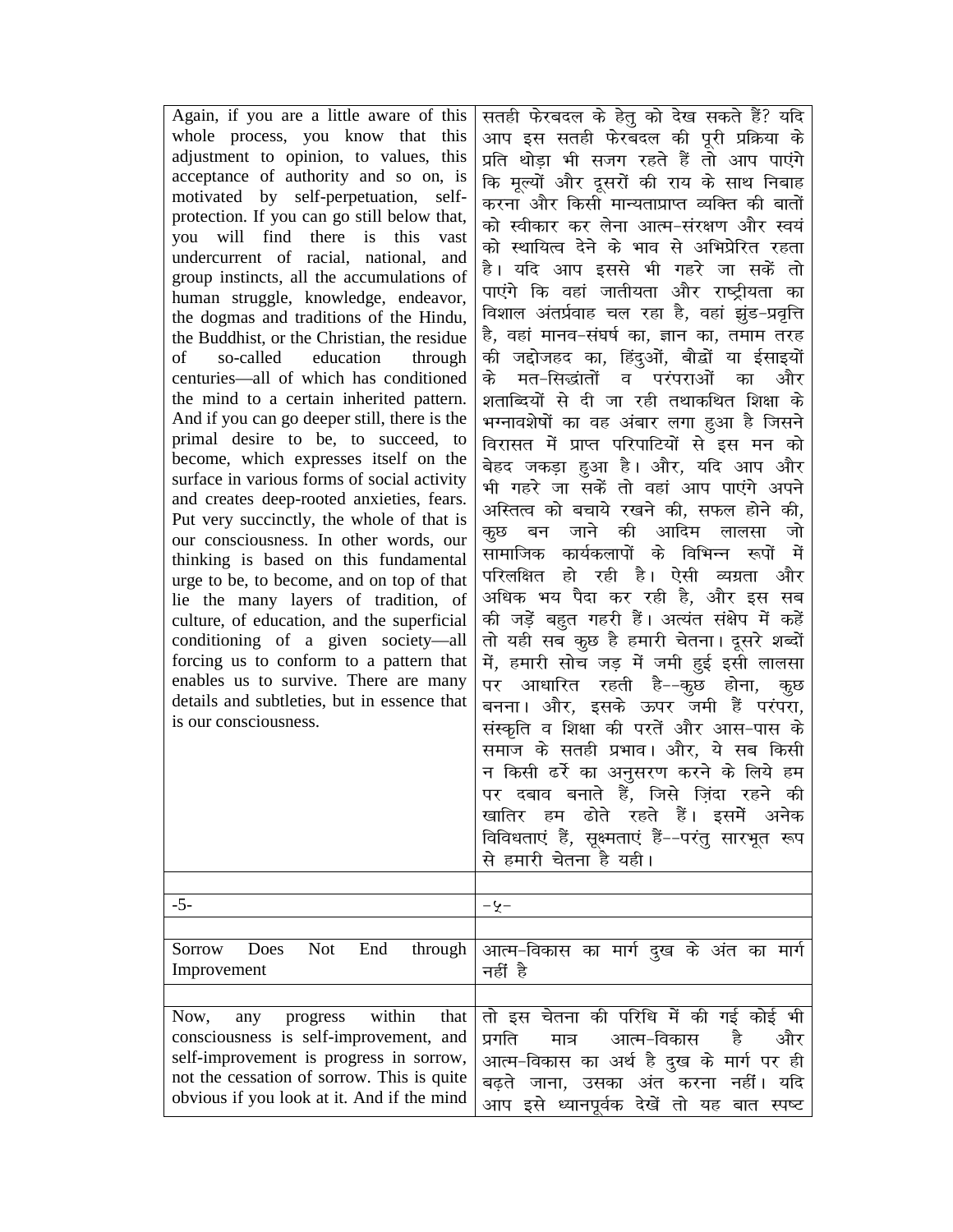| is concerned with being free of all<br>sorrow, then what is the mind to do? I do<br>not know if you have thought about this<br>problem, but please think about it now.                                                                                                                                                                                                                                                                                                                                                                                                                                                                                                                                                                                                                                                                                                                                                                                                                                                                           | हो जायेगी। यदि मन का वास्ता संपूर्ण दुख से<br>मुक्त होने से है तो फिर मन को करना क्या<br>होगा? पता नहीं आपने कभी इस समस्या पर<br>विचार किया है या नहीं, परंतु कृपया इस पर<br>अब विचार कर लें।                                                                                                                                                                                                                                                                                                                                                                                                                                                                                                                                                                                                                                                                                                                                                                                               |
|--------------------------------------------------------------------------------------------------------------------------------------------------------------------------------------------------------------------------------------------------------------------------------------------------------------------------------------------------------------------------------------------------------------------------------------------------------------------------------------------------------------------------------------------------------------------------------------------------------------------------------------------------------------------------------------------------------------------------------------------------------------------------------------------------------------------------------------------------------------------------------------------------------------------------------------------------------------------------------------------------------------------------------------------------|---------------------------------------------------------------------------------------------------------------------------------------------------------------------------------------------------------------------------------------------------------------------------------------------------------------------------------------------------------------------------------------------------------------------------------------------------------------------------------------------------------------------------------------------------------------------------------------------------------------------------------------------------------------------------------------------------------------------------------------------------------------------------------------------------------------------------------------------------------------------------------------------------------------------------------------------------------------------------------------------|
| We suffer, don't we? We suffer, not only<br>from physical illness, disease, but also<br>from loneliness, from the poverty of our<br>being; we suffer because we are not<br>loved. When we love somebody and<br>there is no loving in return, there is<br>sorrow. In every direction, to think is to<br>be full of sorrow: therefore, it seems<br>better not to think, so we accept a belief<br>and stagnate in that belief, which we call<br>religion.                                                                                                                                                                                                                                                                                                                                                                                                                                                                                                                                                                                           | हम दुख उठाते हैं, है न? हम केवल शारीरिक<br>रुग्णता और अस्वस्थता से ही दुखी नहीं रहते,<br>अकेलेपन और आंतरिक<br>अपने<br>बल्कि<br>अकिंचनता के कारण भी दुखी रहते हैं। हम<br>दुखी रहते हैं क्योंकि कोई हमें प्रेम नहीं<br>करता। जब हम किसी को प्रेम करते हैं और<br>प्रतिदान में उससे प्रेम नहीं मिल पाता तब हम<br>दुखी हो जाते हैं। हर तरह से, सोचने का<br>अर्थ ही है दुख से भर उठना। अतः हमें<br>लगता है कि सोचने की ज़रूरत क्या<br>है,<br>इसलिए हम किसी विश्वास को थाम लेते हैं,<br>और फिर उसी से बंधकर रह जाते हैं--उसी<br>को हम धर्म कह देते हैं।                                                                                                                                                                                                                                                                                                                                                                                                                                            |
| Now, if the mind sees that there is no<br>ending of sorrow through<br>self-<br>improvement through progress, which is<br>fairly obvious, then what is the mind to<br>do? Can the mind go beyond this<br>consciousness, beyond these various<br>urges and contradictory desires? And is<br>going beyond a matter of time? Please<br>follow this, not merely verbally, but<br>actually. If it is a matter of time, then you<br>are back again in the other thing, which is<br>progress. Do you see that? Within the<br>framework of consciousness, any<br>movement in any direction is self-<br>improvement and therefore<br>the<br>continuance of sorrow. Sorrow may be<br>controlled,<br>disciplined, subjugated,<br>rationalized, superrefined, but<br>the<br>potential quality of sorrow is still there;<br>and to be free from sorrow there must be<br>freedom from this potentiality, from this<br>seed of the T, the self, from the whole<br>process of becoming. To go beyond,<br>there must be the cessation of this<br>process.<br>– 6 — | तो, यदि मन यह देख पाए कि क्रमशः प्रगति<br>व आत्म-सुधार द्वारा दुख का अंत संभव नहीं<br>है, तो फिर मन करे क्या? क्या मन इस<br>चेतना के पार जा सकता है--तरह-तरह की<br>इन व्यग्रताओं और विरोधाभासी इच्छाओं के<br>पार? और क्या इस पार जाने में समय निहित<br>है? कृपया इसे समझिए--केवल शब्दशः नहीं<br>बल्कि वस्तुतः भी। यदि यह समय का मामला<br>है तो आप पुनः उस घेरे में आ जाते हैं जिसे<br>प्रगति कहते हैं। क्या आप यह देख पा रहे हैं?<br>चेतना की परिधि में किसी भी दिशा में उठाया<br>गया कोई भी कदम आत्म-विकास ही होता है<br>और इसीलिए वहां दुख की निरंतरता बनी<br>रहती है। दुख को नियंत्रित व अनुशासित<br>किया जा सकता है, उसका दमन किया जा<br>सकता है, उसे युक्तिसंगत तथा अत्यंत<br>परिष्कृत बनाया जा सकता है, परंतु दुख की<br>अंतर्निहित प्रबलता तब भी बनी रहती है।<br>और, दुख से मुक्त होने के लिये, उसकी इस<br>प्रबलता से, इसके बीज 'मैं' से, अहं से, कुछ<br>बनने के इस संपूर्ण प्रक्रम से मुक्त होना ही<br>होगा। पार जाने के लिए इस प्रक्रिया<br>पर<br>विराम लगना आवश्यक है।<br>$-\xi$ - |
|                                                                                                                                                                                                                                                                                                                                                                                                                                                                                                                                                                                                                                                                                                                                                                                                                                                                                                                                                                                                                                                  |                                                                                                                                                                                                                                                                                                                                                                                                                                                                                                                                                                                                                                                                                                                                                                                                                                                                                                                                                                                             |